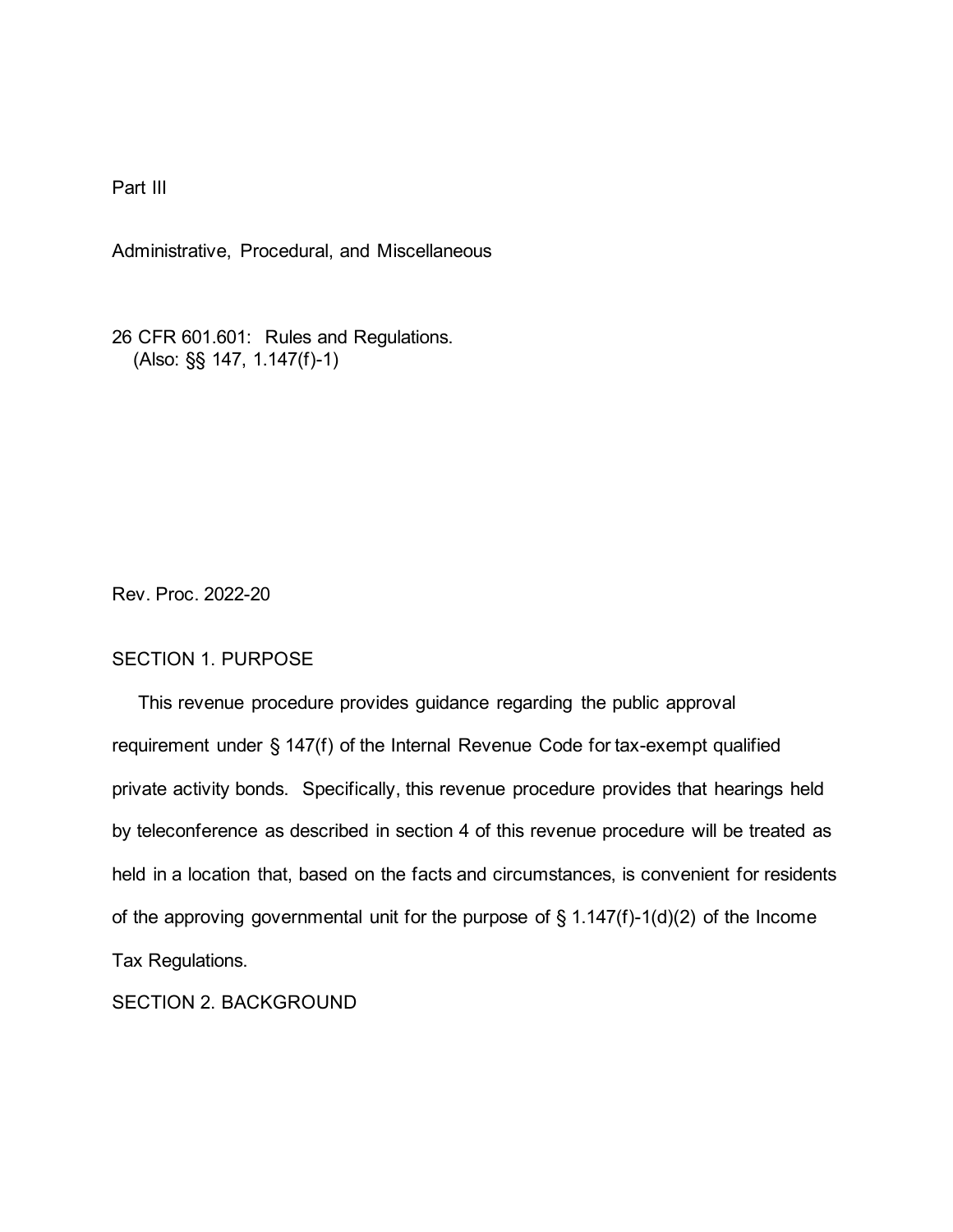.01 Pursuant to § 147(f), tax-exempt qualified private activity bonds are subject to a public approval requirement. Except for refunding bonds described in § 147(f)(2)(D), a bond issue must be approved by the governmental unit issuing the bonds (or on behalf of which such bonds are issued) and by the governmental unit having jurisdiction over the area in which any facility to be financed by the issue is located. Under § 147(f)(2)(B), an issue will be treated as having been approved by any governmental unit if the issue is approved by the applicable elected representative of the governmental unit after a public hearing following reasonable public notice, or by voter referendum of the governmental unit.

 .02 Section 1.147(f)-1(d)(1) provides that "public hearing" means a forum providing a reasonable opportunity for interested individuals to express their views, orally or in writing, on the proposed issue of bonds and the location and nature of the proposed project to be financed. Section 1.147(f)-1(d)(2) provides that the public hearing must be held in a location that, based on the facts and circumstances, is convenient for residents of the approving governmental unit. The location is presumed convenient for residents of the approving governmental unit if the public hearing is located in the approving governmental unit's capital or seat of government. Further, if more than one governmental unit is required to hold a public hearing, the hearings may be combined as long as the combined hearing affords the residents of all of the participating governmental units a reasonable opportunity to be heard. The location of any combined hearing is presumed convenient for residents of each participating governmental unit if it is no farther than 100 miles from the seat of government of each participating

2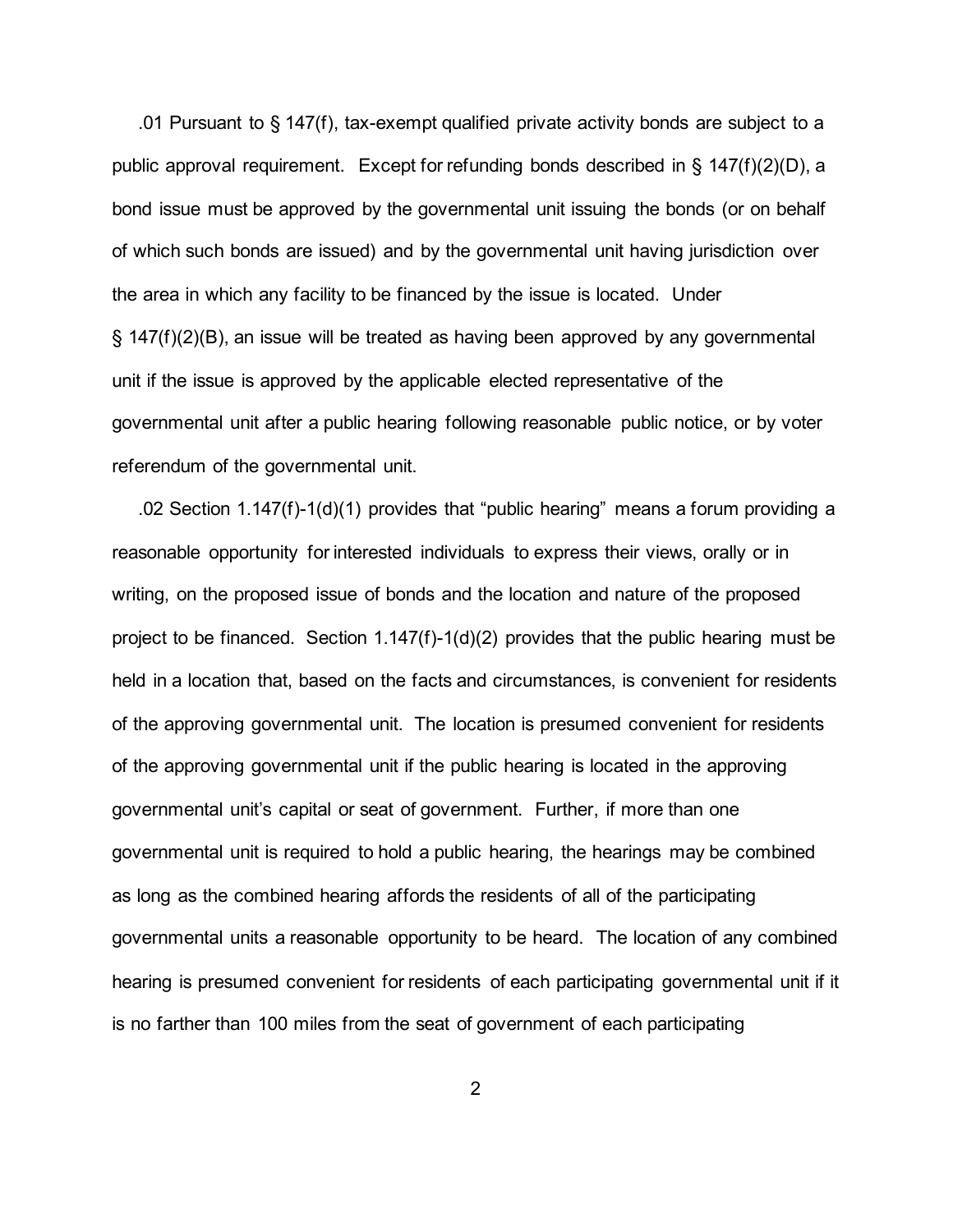governmental unit beyond whose geographic jurisdiction the hearing is conducted.

 .03 In light of the Coronavirus Disease 2019 (COVID-19) pandemic, state and local governmental units sought alternatives to in-person hearings held to meet the public approval requirement. In response to these concerns, Rev. Proc. 2020-21, 2020-22 I.R.B. 872, provides temporary guidance regarding the public approval requirement under § 147(f). Rev. Proc. 2020-21 provides that for the period beginning May 4, 2020, and ending on December 31, 2020 (time period limitation), hearings held by teleconference that are accessible to the residents of the approving governmental unit by calling a toll-free telephone number will be treated as held in a location that, based on the facts and circumstances, is convenient for residents of the approving governmental unit for purposes of § 1.147(f)-1(d)(2). Rev. Proc. 2020-49, 2020-48 I.R.B. 1121, modified section 4.02 of Rev. Proc. 2020-21 by extending the time period limitation until September 30, 2021, and the time period limitation was further extended until March 31, 2022, by Rev. Proc. 2021-39, 2021-38 I.R.B. 426, modifying sec. 4.02 of Rev. Proc. 2020-21, and modifying and superseding Rev. Proc. 2020-49.

 .04 The Department of the Treasury (Treasury Department) and the Internal Revenue Service (IRS) have received requests to permanently allow public hearings for qualified private activity bonds to be held telephonically. In the past, the Treasury Department and the IRS rejected suggestions that an effective public hearing for qualified private activity bonds may be held by teleconference or webinar. See TD 9845 (83 FR 67687 (Dec. 31, 2018)). The experience using telephonic hearings during the COVID-19 pandemic has shown that telephonic access has in fact made it easier for the

3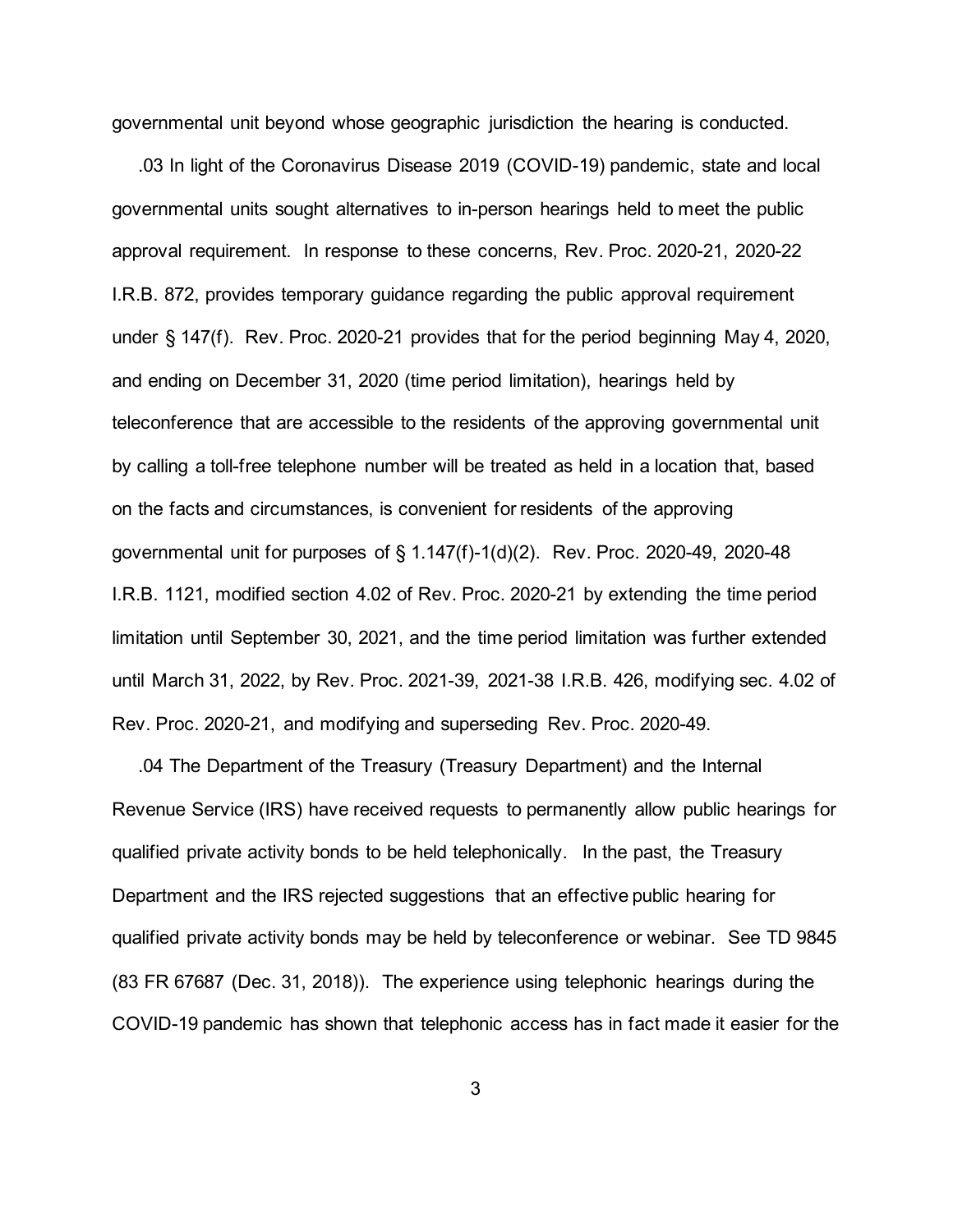public to express its views regarding a proposed private activity bond issue and thus furthers the purpose of the public approval requirement in  $\S$  147(f). Accordingly, this revenue procedure provides the requested guidance by eliminating the time period limitation on holding public hearings telephonically.

# SECTION 3. SCOPE

 This revenue procedure applies to hearings held telephonically for the purpose of satisfying the public approval requirement under § 147(f).

#### SECTION 4. APPLICATION

 A hearing that is held by teleconference accessible to the residents of the approving governmental unit by calling a toll-free telephone number will be treated as held in a location that, based on the facts and circumstances, is convenient for residents of the approving governmental unit for the purpose of  $\S$  1.147(f)-1(d)(2). Provided the requirements of the preceding sentence are satisfied, governmental units are not precluded from offering additional access to the hearing by other telephone numbers, internet-based meeting technology, or in-person attendance.

## SECTION 5. EFFECT ON OTHER DOCUMENTS

 This revenue procedure modifies and supersedes Rev. Proc. 2020-21 and Rev. Proc. 2021-39.

## SECTION 6. DATE OF APPLICABILITY

 This revenue procedure applies to public hearings held on or after March 18, 2022. SECTION 7. DRAFTING INFORMATION

The principal authors of this revenue procedure are Johanna Som de Cerff and